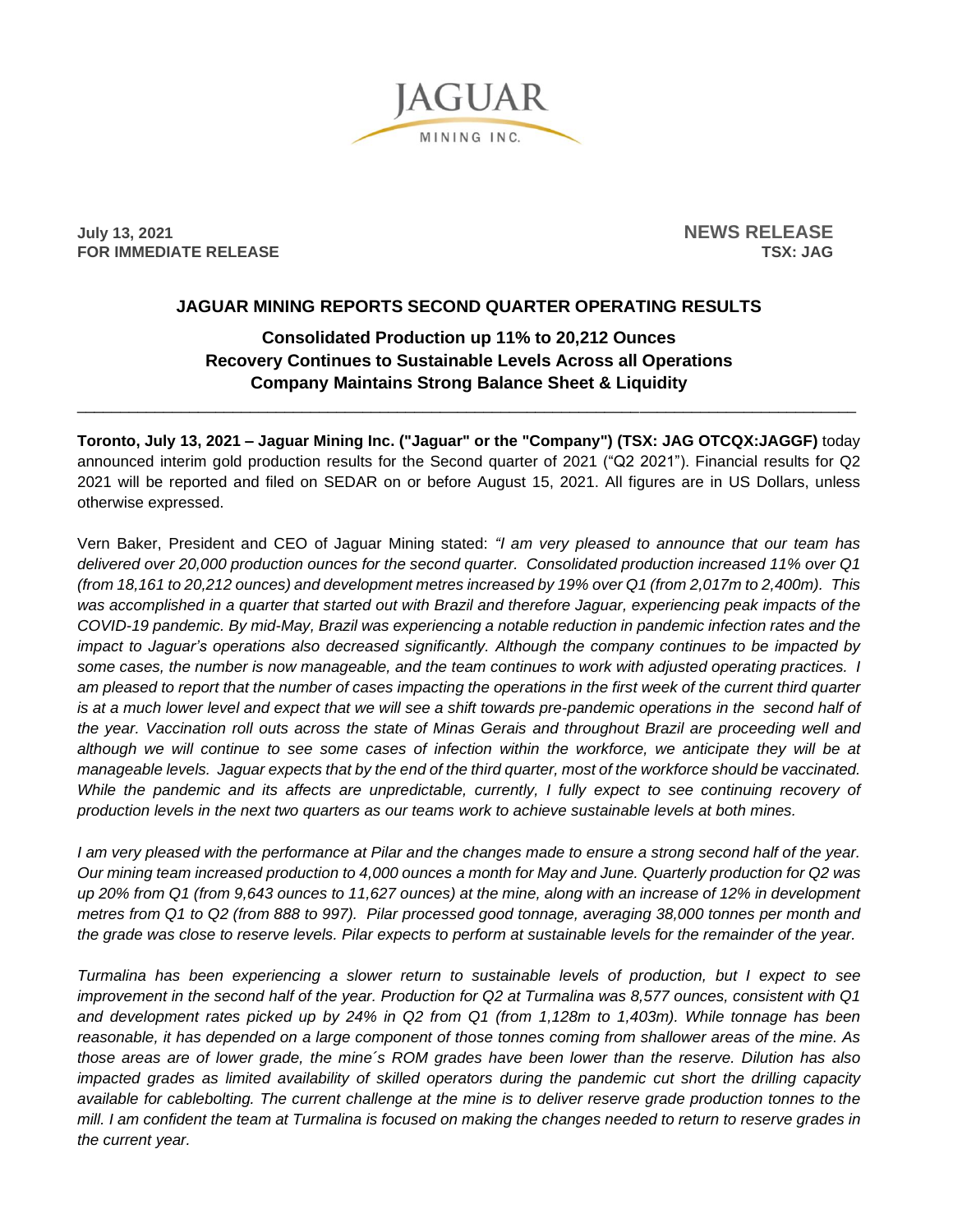During the height of the pandemic, in the first half of the second quarter, we put our exploration/third party drillers on stand-by to reduce the number of people stationed in our local communities (done at the request of community leadership). By June we were back to full crews drilling on both surface properties and in our underground mines.

While the first half of the year has been disappointing in terms of production, it has also provided us with opportunities in the form of data and perspective for starting key projects within or near the mines in the second half of the year. One such project, is the accelerated development of the SW ore system in the Pilar Mine. This will provide additional mining areas from level 9 and up to provide additional capacity and flexibility in production. At Turmalina the team is working on a project to develop the northwest trend of the CNW ore body at shallow levels beginning on level 1. The team is also evaluating a narrow vein project at Turmalina which can allow us to take advantage of narrow, good grade zones left as remnants located higher up in the mine. And, from exploration results the engineering team is initiating a pre-feasibility study on the Faina resource to add mining capacity at *Turmalina."*

## *Q2 2021 Operating Highlights*

- *Consolidated gold production decreased 14% with 20,204 ounces compared to 23,483 ounces produced in Q2 2020. Grade also decreased to 3.29 g/t compared to 4.00 g/t in Q2 2020.*
- *Pilar production decreased 14% with 11,627 ounces compared to 13,452 ounces produced in Q2 2020.*
- *Turmalina production decreased 14% with 8,577 ounces, compared to 10,031 ounces produced in Q2 2020.*
- Total development of 2,400 metres for the second quarter of 2021 was in line compared to the same period in *2020 with 2,445 metres.*
- Total definition, infill and exploration drilling decreased 17% to 11,870 metres compared to 14,278 metres drilled *in Q2 2020.*
	- o *Drilling limited due to the pandemic for the first half of the quarter,*
	- o *Growth in resources and reserves from drilling is expected to be completed this year.*
- Treasury position as of June 30, 2021, with cash of \$34.7 million compared to cash of \$37.8 million on March *31, 2021. During the quarter, the Company paid a dividend of \$4.8 million.*

| <b>Quarterly Summary</b>                            | Q <sub>2</sub> 2021 |              |              | Q <sub>2</sub> 2020 |         |         |
|-----------------------------------------------------|---------------------|--------------|--------------|---------------------|---------|---------|
|                                                     | Turmalina           | <b>Pilar</b> | <b>Total</b> | <b>Turmalina</b>    | Pilar   | Total   |
| Tonnes milled (t)                                   | 100,000             | 114,000      | 214,000      | 104.000             | 104.000 | 208,000 |
| Average head grade (g/t)                            | 2.90                | 3.63         | 3.29         | 3.41                | 4.59    | 4.00    |
| Recovery %                                          | 88%                 | 87%          | 88%          | 88%                 | 87%     | 88%     |
| <b>Gold ounces</b>                                  |                     |              |              |                     |         |         |
| Produced (oz)                                       | 8,577               | 11,627       | 20,204       | 10,031              | 13,452  | 23,483  |
| Sold (oz)                                           | 8,846               | 11,277       | 20,123       | 10,836              | 14,134  | 24,970  |
| <b>Development</b>                                  |                     |              |              |                     |         |         |
| Primary (m)                                         | 875                 | 478          | 1,353        | 1,086               | 621     | 1,707   |
| Secondary (m)                                       | 528                 | 519          | 1,047        | 415                 | 323     | 738     |
| Definition, infill, and<br>exploration drilling (m) | 7,670               | 4,200        | 11,870       | 8,270               | 6,008   | 14,278  |

*The table below summarizes Q2 2021 operating results compared to Q2 2020:*

Vern continued*; "Our commitment to exploration in the Iron Quadrangle continues with several on-going exploration* programs including a focus on growing mineral resources and reserves in and around the mines. I believe our team can develop an expanded resource base that will allow us to grow production at each mine. We also have several *programs on properties adjacent to, or nearby, our processing plants. These include Zona Basal near Turmalina*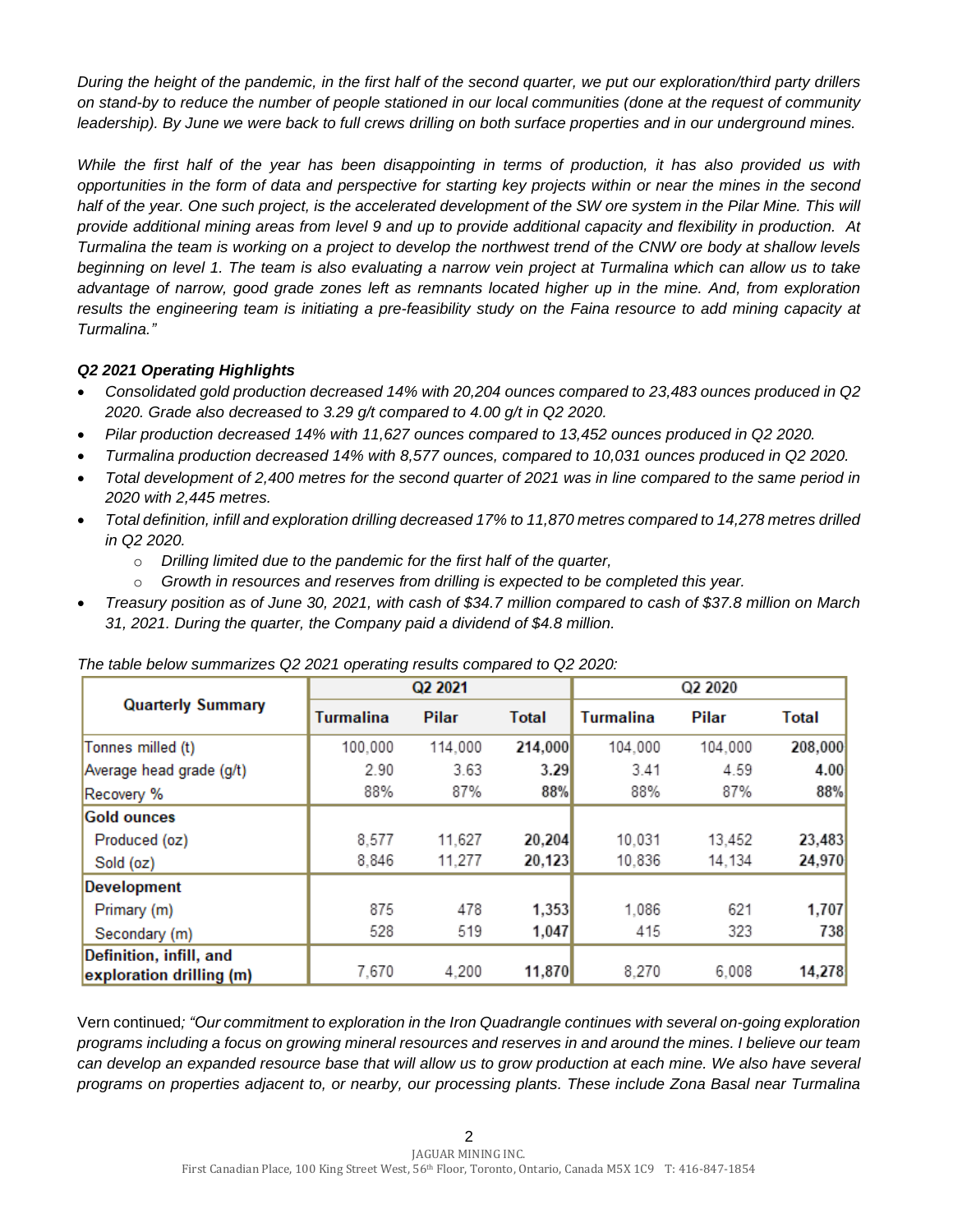where we are planning a significant reverse circulation drilling program in the second half of the year. The exploration team is following up on some excellent results on the Corrego Brandão prospect near our Caeté plant which also feeds the Pilar Mine. And we have a full team working on the Acurui project which is part of our JV with *IAMGOLD and is located near the Paciência plant.*

With the solid recovery that continues in production, our development projects and our exploration portfolio, which is starting to deliver excellent results. I look forward to reporting on a much improved second half of the year to our *shareholders."*

### **Risks and Mitigating Factors**

Jaguar is maintaining its social licenses to operate in all sites throughout Brazil and continues to deliver on its ethical and collaborative partnerships with employees, suppliers, local communities and unions. During this COVID-19 pandemic, the Company has formulated a formal COVID-19 Action Plan which has been adopted company-wide. The Action Plan is committed to sustainability while implementing increased health and safety initiatives with all stakeholders, emphasizing the protection of employees and their employment.

COVID-19 remains the largest question mark for all companies. At any time, state and federal government mandates may change and any mandate that would result in the shutdown of operations will affect the Company's production. As well, the pandemic may impact the availability of our workforce or supplies. Jaguar is not able to predict the consequences of the pandemic over the next several months and hence is unable to project the impact on production at the current time.

#### **Qualified Persons**

Scientific and technical information contained in this press release has been reviewed and approved by Jonathan Victor Hill, BSc (Hons) (Economic Geology - UCT), Senior Expert Advisor Geology and Exploration to the Jaguar Mining Management Committee, who is also an employee of Jaguar Mining Inc., and is a "qualified person" as defined by National Instrument 43-101 – *Standards of Disclosure for Mineral Projects* ("NI 43-101").

#### **The Iron Quadrangle**

The Iron Quadrangle has been an area of mineral exploration dating back to the 16th century. The discovery in 1699–1701 of gold contaminated with iron and platinum-group metals in the southeastern corner of the Iron Quadrangle gave rise to the name of the town Ouro Preto (Black Gold). The Iron Quadrangle contains world-class multi-million-ounce gold deposits such as Morro Velho, Cuiabá, and São Bento. Jaguar holds the second largest gold land position in the Iron Quadrangle with just over 37,000 hectares.

#### **About Jaguar Mining Inc.**

Jaguar Mining Inc. is a Canadian-listed junior gold mining, development, and exploration company operating in Brazil with three gold mining complexes and a large land package with significant upside exploration potential from additional mineral claims. The Company's principal operating assets are located in the Iron Quadrangle, a prolific greenstone belt in the state of Minas Gerais and include the Turmalina Gold Mine Complex and Caeté Mining Complex (Pilar and Roça Grande Mines, and Caeté Plant). The Company also owns the Paciência Gold Mine Complex, which has been on care and maintenance since 2012. The Roça Grande Mine has been on temporary care and maintenance since April 2019. Additional information is available on the Company's website at www.jaguarmining.com.

#### **For further information, please contact:**

Vern Baker Chief Executive Officer vernon.baker@jaguarmining.com

Hashim Ahmed Chief Financial Officer hashim.ahmed@jaguarmining.com